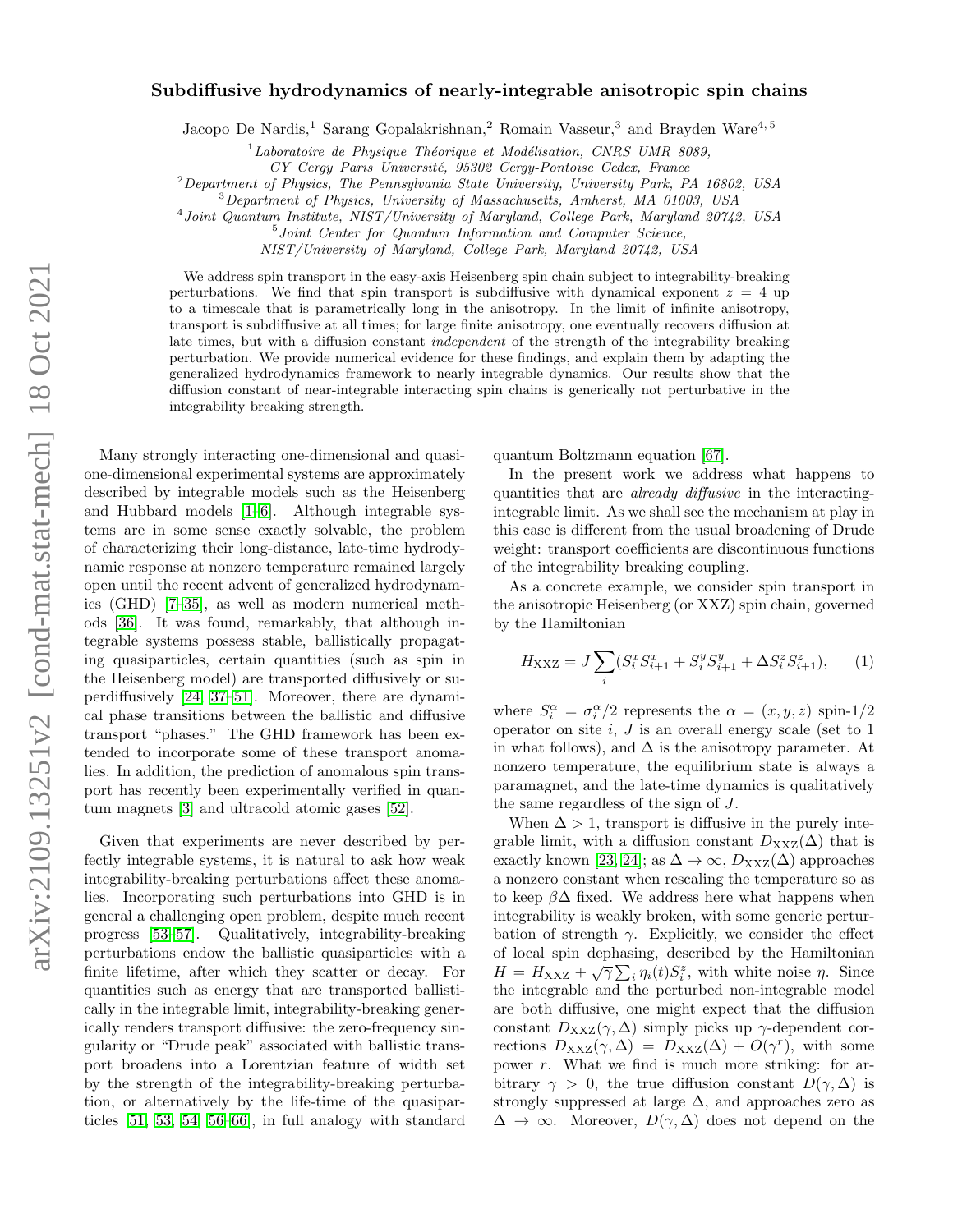

<span id="page-1-0"></span>FIG. 1. Anomalous low-frequency spin conductivity in the noisy XXZ chain (in log-log scale). In the frequency regime  $\frac{\gamma}{\Delta^2} \ll \omega \ll \gamma$ , spin transport is subdiffusive with  $\sigma(\omega) \sim \sqrt{\omega}$ , corresponding to dynamical exponent  $z = 4$ . At very low frequency, the conductivity eventually saturates to a finite d.c. value that is *independent* of the noise strength  $\gamma$ (see also additional plot in [\[68\]](#page-5-8)).

strength of the integrability-breaking perturbation. In the limit  $\Delta \to \infty$ , the dynamics is *subdiffusive*, with the spacetime scaling  $x \sim t^{1/4}$ . For large finite  $\Delta$ , subdiffusion occurs over a timescale that grows with  $\Delta$ , before crossing over to diffusion at the latest times. In effect, the integrability-breaking perturbation moves spectral weight from the spin conductivity from very low frequencies to a peak at frequency  $\sim \gamma$ , as shown in Fig. [1.](#page-1-0)

Observable.—We consider linear-response transport under the Hamiltonian [\(1\)](#page-0-0). We expect that our results hold at any nonzero temperature, but for simplicity we will work in the high-temperature limit, where the frequency-dependent conductivity is simply related to the autocorrelation function of the spin current operator  $\hat{J}(t) = \sum_x \hat{j}_x(t)$ :

$$
T\sigma(\omega) = \int_0^\infty dt \,\langle \hat{J}(t)\hat{j}_0(0)\rangle e^{i\omega t}.\tag{2}
$$

Under diffusive dynamics (i.e., for Eq. [\(1\)](#page-0-0) with no integrability-breaking perturbation), the current-current correlator decays on a finite timescale  $\tau$ ; therefore the conductivity is close to its d.c. value,  $\sigma(\omega) \simeq D\chi$  for  $\omega \tau \ll 1$ , with  $\chi$  the static susceptibility. For finite  $\gamma$ , remarkably, the correlator overshoots, so the late-time current, on timescales  $\gamma t > 1$ , becomes *anticorrelated* with the early-time current. Thus the integrability-breaking perturbation shifts spectral weight from very low frequencies to a peak at  $\omega \sim \gamma$  (Fig. [1\)](#page-1-0).

Quasiparticle picture.—We now explain the origin of this phenomenon, in terms of the quasiparticle structure of Eq. [\(1\)](#page-0-0). For  $\Delta > 1$  this model has infinitely many quasiparticle species, called "strings." These strings are

easiest to visualize near the ferromagnetic vacuum, where they simply correspond to domains of various sizes. Under the integrable dynamics, the number of domains of each size is separately conserved. At large  $\Delta$ , a domain of size  $s$  can only move collectively, via an  $s<sup>th</sup>$  order process in perturbation theory, with an effective tunneling amplitude  $\sim \Delta^{1-s}$ . Because of integrability, even in a hightemperature thermal state, these strings remain stable, and their characteristic velocity scale does not change appreciably, although their other properties are highly renormalized, as we now discuss.

 $\Delta = \infty$  *limit*—It is instructive to consider the  $\Delta = \infty$ limit first; this limit is sometimes called the "folded XXZ model" [\[69](#page-5-9)[–72\]](#page-5-10). Here, the quasiparticle picture simplifies: all strings with  $s > 1$  are frozen, and the only dynamics is due to the  $s = 1$  strings, or magnons, moving in a static background of spin domains with velocity  $v = O(1)$  [see also Ref. [\[73\]](#page-5-11)]. In the integrable limit, magnons move ballistically. However, as a magnon moves through the system, the spin it carries fluctuates: e.g., when it is moving through a spin-up domain, it does so as a minority spin-down particle, but on passing into a spin-down domain it becomes a minority spin-up particle. On average there are equally many up and down domains in a high-temperature state, so the magnon carries no net spin, hence the absence of ballistic transport. However, over a time  $t$ , the region it traverses (of size  $|vt|)$  has a net magnetization  $1/\sqrt{|vt|}$  from equilibrium thermal fluctuations. Thus the effective spin carried by the magnon over this distance is  $O(1/\sqrt{|vt|})$ . Since, in time  $t$ , the magnon transports an amount of spin  $\sim t^{-1/2}$  over a distance  $\sim t$ , spin transport is diffusive with an  $O(1)$  diffusion constant. At infinite temperature, this diffusion constant has the closed-form expression  $D(T = \infty, \Delta = \infty) = 4/(3\pi)$  [\[23,](#page-4-8) [24\]](#page-4-5).

We now consider, heuristically, what happens when integrability is broken by a generic local perturbation. In principle, the perturbation could either relax the momentum of a magnon, or change the number of magnons. As we will discuss below, the latter process becomes impossible for generic, sufficiently local perturbations at  $\Delta = \infty$ . Thus the only thing perturbations can do is scatter magnons. One can easily adapt the previous argument to the case of diffusive magnons: in a time  $t$ , they have moved by an amount  $\sqrt{Dt}$ , over which the net magnetization fluctuations are  $(Dt)^{-1/4}$ ; thus, one would spin transport to be subdiffusive, with the scaling  $x \sim t^{1/4}$ , corresponding to a conductivity scaling as:

$$
\sigma(\omega) \sim \sqrt{\omega}.\tag{3}
$$

As a function of time, transport would be diffusive until the mean free time of the magnon (which depends on the integrability-breaking parameter), and subdiffusive thereafter.

Mapping to constrained models.—This heuristic argument can be put on a firmer footing if one notes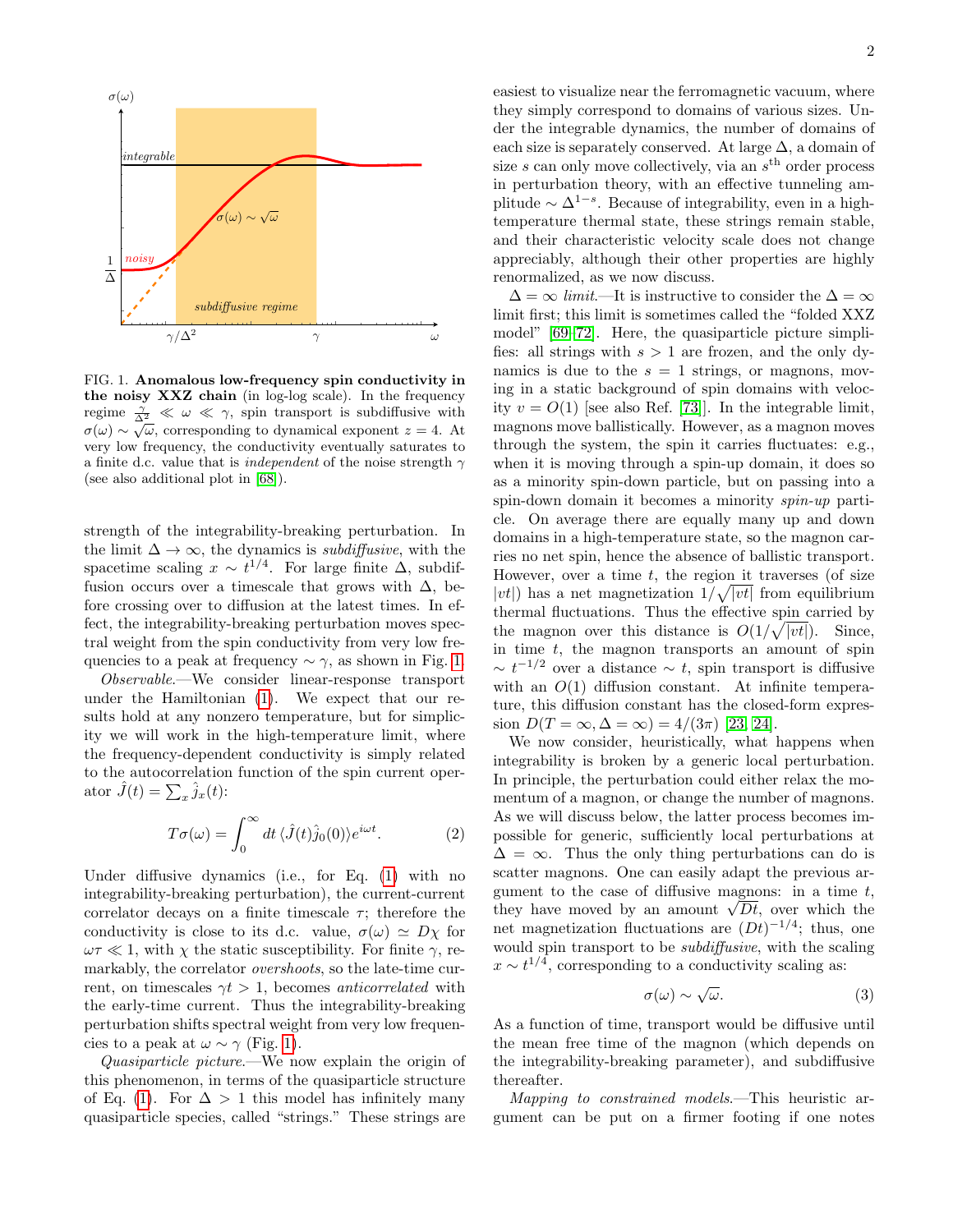that  $H_{\text{XXZ}}$  at  $\Delta = \infty$  is a kinetically constrained model. In this model, the total number of domain walls is strictly conserved (since creating or destroying domain walls costs infinite energy), and the only allowed spin moves are those that respect this conservation law — similar constraints have been considered recently in Refs. [\[69,](#page-5-9) [71,](#page-5-12) [74](#page-5-13)[–78\]](#page-5-14). We have checked that any perturbations acting on four or fewer sites that conserve the domain wall number also conserve the number of magnons. Thus, as we anticipated, the only thing an integrabilitybreaking perturbation (acting on fewer than five sites) can do is scatter magnons, supporting the heuristic argument above.

Interestingly, one can go further, by considering dynamics that is constrained and conserves magnon number, but is otherwise random. This corresponds to the case where integrability is strongly broken. The transport properties of this stochastic model were very recently computed by a Markov-matrix method in Ref. [\[78\]](#page-5-14); the subdiffusive transport exponent  $x \sim t^{1/4}$  was computed from the low-energy spectrum of the Markov matrix in that work. To check that the phenomenon we are considering is due specifically to magnon physics (and not a generic consequence of the domain-wall conservation law, which holds until exponentially-long time scales  $\sim$  e<sup> $\Delta$ </sup> [\[79\]](#page-5-15)), we have explored random dynamics that obeys the domain-wall constraint but allows for moves on five or more sites. Such gates do not in general conserve magnon number: for example, they connect the configuration  $\ldots \downarrow \downarrow \uparrow \uparrow \uparrow \downarrow \downarrow \uparrow \downarrow \ldots$  to  $\ldots \downarrow \downarrow \uparrow \uparrow \downarrow \downarrow \uparrow \uparrow \downarrow \ldots$ , turning two 2-strings into a magnon and a 3-string. We find that the random constrained dynamics is diffusive for all gate sizes  $\geq 5$ , highlighting the central role that magnon physics and proximity of integrability play in subdiffusion [\[68\]](#page-5-8). In particular, we emphasize that the physics at play here is unrelated to other types of  $z = 4$  dynamics in the presence of fracton-like constraints recently discussed in the literature [\[75,](#page-5-16) [80](#page-5-17)[–82\]](#page-5-18).

Finite  $\Delta$  and noise.— We now turn to finite  $\Delta$ . To discuss this case we need to specify the noise model more explicitly. We first consider the simplest integrabilitybreaking perturbation, namely uncorrelated noise. We take  $H = H_{\text{XXZ}} + \sqrt{\gamma} \sum_i \eta_i(t) S_i^z$ , where the noise  $\eta$  has the properties  $\langle \eta_i \rangle = 0$  and  $\langle \eta_i(t) \eta_j(0) \rangle = \delta(t) \delta_{ij}$ . This noise backscatters magnons at a rate  $\sim \gamma$ . It can also create magnons out of strings, by the following process: one end of a larger string virtually hops away from the rest of the string by one site, with amplitude  $1/\Delta$ , and is put on shell by the noise, giving a transition rate  $\gamma/\Delta^2$ .

The quasiparticle picture is modified in this case as follows. Magnons that were created at the initial time propagate ballistically until they hit their mean free path, contributing to diffusive spin transport. At later times they contribute only through subdiffusion. However, new magnons are created at a rate  $\gamma/\Delta^2$ , and then propagate for a time  $1/\gamma$  before back-scattering; thus at any time



<span id="page-2-1"></span>FIG. 2. Crossover of the time-dependent diffusion in the noisy XXZ spin chain. We plot the diffusion constant  $D(t)$  times  $\Delta$  at infinite temperatures, for the time evolution in the presence of on-site noise of strength  $\gamma \in \{0.1, 0.25, 0.5\}$ at large anisotropy  $\Delta \in \{4, 8, 12\}$ . The axes are rescaled to test the theoretical prediction [\(4\)](#page-2-0). For small  $\gamma$  and large  $\Delta$ , we find good agreement: in particular, the diffusion constant saturates to a  $\gamma$ -independent value at long times, and is compatible with subdiffusion with  $D(t) \sim t^{-1/2}$  (shown as dotted lines) for  $\gamma^{-1} \ll t \ll \Delta^2/\gamma$ .

some fraction of magnons are contributing to diffusive transport. In addition to magnons, one should also consider the contribution to transport due to mobile larger strings; however, except close to  $\Delta = 1$ , the velocity of these large strings is exponentially suppressed, and in any case they will also contribute subdiffusively to transport by exactly the same reasoning as we used for magnons.

The nature of the transport crossovers can be understood by a straightforward scaling argument. Let us define a time-dependent diffusion constant via the relation  $D(t) = \frac{1}{2} \frac{d\delta x^2}{dt}$  with  $\delta x(t)$  the variance of the spin structure factor  $\mathcal{C}(x, t) = \langle \sigma_z(x, t) \sigma_z(0, 0) \rangle$ . If  $\gamma$  is small enough, then on a timescale  $1/\gamma$ ,  $D(t) = D_{\text{XXZ}}(\Delta)$  is some well-defined  $O(1)$  number which is approximately independent of  $\Delta$  for  $\Delta \gg 1$ . On timescales  $1/\gamma \ll 1$  $t \ll \Delta^2/\gamma$ , the dynamics will be subdiffusive, so  $D(t) \sim$  $t^{-1/2}$ . Enforcing continuity at  $t_{\gamma} = 1/\gamma$ , we find that  $D(t) \sim (\gamma t)^{-1/2}$ , independently of  $\Delta$ . Finally, enforcing continuity at the later crossover timescale  $t_{\star} = \Delta^2/\gamma$ , we get the asymptotic diffusion constant  $D_{\infty} \sim 1/\Delta$ , with no  $\gamma$  dependence. We thus expect the scaling form (valid for  $\gamma \ll 1, \omega \ll \gamma, \Delta \gg 1$  and  $\frac{\omega \Delta^2}{\gamma}$  fixed) for the conductivity:

<span id="page-2-0"></span>
$$
\sigma(\omega, \gamma, \Delta) = \frac{1}{\Delta} f\left(\frac{\omega \Delta^2}{\gamma}\right),\tag{4}
$$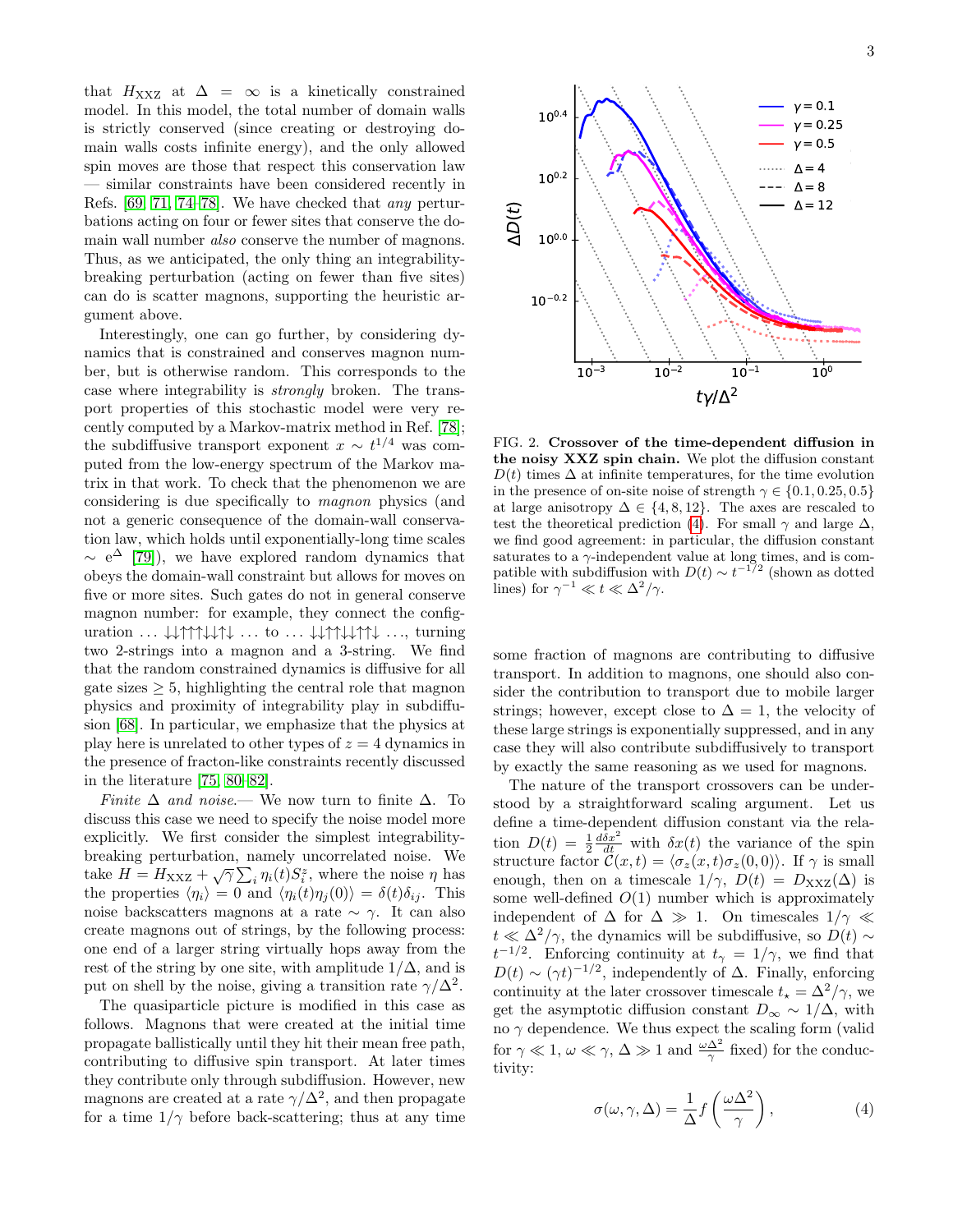

<span id="page-3-0"></span>FIG. 3. Hamiltonian perturbations. Time-dependent diffusion constant  $D(t)$  with the couplings staggered by an amount  $\delta J$  at large anisotropy  $\Delta \in \{4, 8, 12\}$  (top) and nextnearest-neighbour couplings  $J'$  at  $\Delta = 10$  (bottom). Consistent with the theoretical prediction,  $D(t)$  exhibits a subdiffusive regime consistent with  $D(t) \sim t^{-1/2}$  (shown as dotted lines) at intermediate times whenever  $\delta J > 0$  or  $J' > 0$ .

with  $f(\infty) = \text{const.}$ , and  $f(x) \sim x^{1/2}$  for  $x \ll 1$ . Equivalently, we expect a time-dependent diffusion constant scaling as  $D = \frac{1}{\Delta}g(\frac{t\gamma}{\Delta^2})$ . As shown in Fig. [2,](#page-2-1) direct numerical calculations of  $D(t)$  using matrix product operator (MPO) methods [\[83\]](#page-5-19) collapse well onto this scaling form even for relatively large  $\gamma$  and intermediate  $\Delta$ . Curiously, our numerical results suggest that  $\lim_{y\to\infty} g(y) = \frac{1}{2}$ , although we do not have a theoretical prediction for this value.

Hamiltonian perturbations.—So far, we included spin dephasing both to allow for well-converged numerical checks and to simplify the theoretical analysis by allowing us to neglect energy conservation. We now turn to generic Hamiltonian perturbations. For this class of perturbations, we can derive general lower bounds on the crossover timescale (or equivalently upper bounds on the diffusion constant), but these might not be tight for all perturbations. The first lower bound, which is just a consequence of energy conservation, can be derived as follows. As we saw above, the physics that sets this crossover timescale is the creation or destruction of magnons. Consider the simplest such process, in which two 2-strings collide to create a magnon and a 3-string. This process must conserve energy; since the initial and

final states have the same number of domain walls, it suffices to consider the kinetic energy of the magnons. The bandwidth of the 2-string is suppressed by a factor  $1/\Delta$  (at large  $\Delta$ ) relative to that of the magnon. (The bandwidth of the 3-string is suppressed by yet another factor of  $\Delta$  and is negligible.) Thus, conservation of energy forces the magnon to lie in a state within an energy window of width  $\sim \Delta^{-1}$  measured from the center of the magnon band. This phase space restriction forces the magnon creation/decay rate to scale as  $1/\Delta$ , and (by the crossover time analysis above) implies that  $D(\gamma, \Delta) \lesssim 1/\sqrt{\Delta}.$ 

While our analysis was phrased in terms of a particular scattering process (which we expect to be the leading one), it is clear that any scattering process creating a magnon out of higher strings will acquire the same bandwidth restriction, so this bound applies to all local Hamiltonian perturbations. For the specific subclass of nearest-neighbor or on-site perturbations one can derive a stronger bound that combines the two arguments above. For these, the matrix element for tunneling to a configuration with broken magnon number is itself suppressed by  $1/\Delta$ , as we discussed above for on-site noise. Combining this with the phase space restriction, we find that the crossover timescale grows at least as  $\Delta^3$ , giving the bound  $D(\Delta) \lesssim 1/\Delta^{3/2}$ .

To test these predictions we have simulated the spin chains given by the Hamiltonian  $H = H_{\text{XXZ}} +$ V where the XXZ Hamiltonian is either perturbed with integrability-breaking staggered couplings  $V =$  $\delta J \sum_i (-1)^i (S_i^x S_{i+1}^x + S_i^y S_{i+1}^y + \Delta S_i^z S_{i+1}^z)$  or nextnearest-neighbor couplings  $V = J' \sum_i (S_i^x S_{i+2}^x + S_i^y S_{i+2}^y +$  $\Delta S_i^z S_{i+2}^z$ ). Again, we simulated the dynamics using MPO methods. For Hamiltonian perturbations, as opposed to noisy perturbations, the simulation complexity (captured by the bond dimension of the MPO) grows exponentially in time. Therefore, our simulations are limited to relatively early times and cannot extract the saturated diffusion constant; nevertheless, they clearly display the non-monotonicity of  $D(t)$  and the onset of the subdiffusive regime, where  $D(t) \sim \kappa / \sqrt{t}$  (Fig. [3\)](#page-3-0), with  $\kappa$ approximately independent of  $\Delta$ .

Discussion.—In this work we have presented evidence that integrability-breaking has drastic effects on transport in integrable systems where the integrable limit is itself diffusive, in sharp constraint with the ballistic case, as for the case of free fermions, see [\[68\]](#page-5-8). For infinitesimal integrability breaking parameter  $\gamma$ , the diffusion constant jumps to a value that is independent of  $\gamma$ , but is parametrically lower than the integrable diffusion constant at large  $\Delta$ . The mechanism for this abrupt change in the diffusion constant is the emergence of a large subdiffusive temporal regime, which becomes the asymptotic behavior in the limit of large anisotropy. We presented a kinetic argument for this asymptotic subdiffusive behavior, in terms of the diffusive propagation of magnons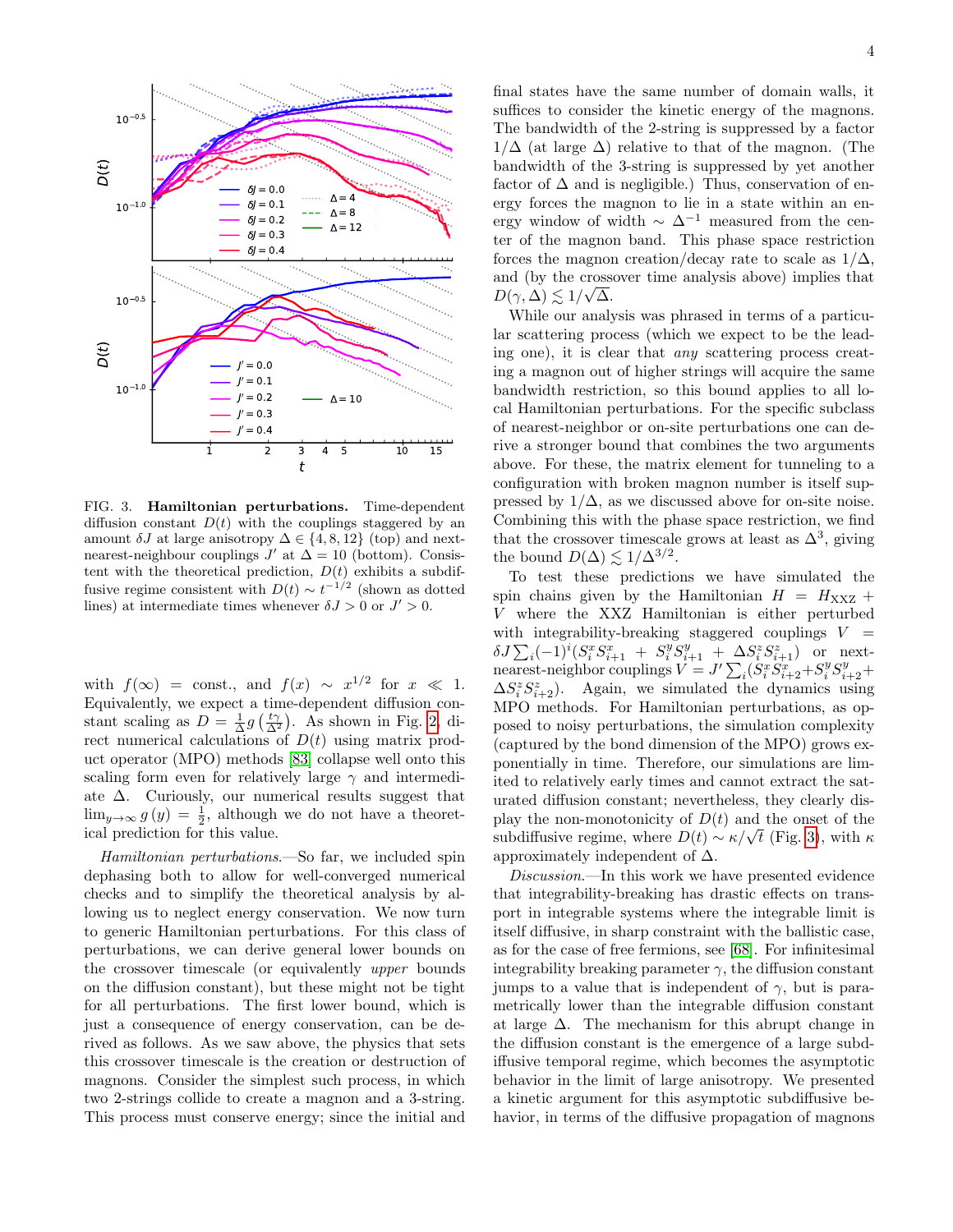whose magnetization is screened by thermal fluctuations.

We expect such non-monotonicity of the diffusion constant and the  $\sqrt{\omega}$  dependence of the conductivity at low-frequencies to be observable in cold atomic settings with emergent XXZ interaction, see [\[77,](#page-5-20) [84–](#page-5-21)[86\]](#page-5-22), and in anisotropic Heisenberg-Ising compounds [\[87,](#page-5-23) [88\]](#page-5-24).

Our findings also clarify the reasons behind the apparent difficulties encountered in evaluating diffusion constants by dissipative truncation schemes, as introduced in [\[89\]](#page-5-25). One should indeed expect that close to integrability, the diffusion constant is not a continuous function of the dissipation strength, making it hard to extrapolate its value in the limit of small noise. Our results could also be related to the vanishing of the diffusion constant  $D \sim \Delta^{-1}$  obtained coupling an XXZ chain to boundary Lindblad spin reservoirs [\[37\]](#page-4-6).

Acknowledgements.—We thank Vedika Khemani and Marcos Rigol for helpful discussions, and Aaron Friedman and Hansveer Singh for collaborations on related topics. This work was supported by the National Science Foundation under NSF Grant No. DMR-1653271 (S.G.), the Air Force Office of Scientific Research under Grant No. FA9550-21-1-0123 (R.V.), and the Alfred P. Sloan Foundation through a Sloan Research Fellowship (R.V.). This research was performed while B.W. held an NRC postdoctoral fellowship at the National Institute of Standards and Technology. Some of the numerical MPO results were obtained via the ITensor library [\[90\]](#page-5-26).

- <span id="page-4-0"></span>[1] L. S. Wu, W. J. Gannon, I. A. Zaliznyak, A. M. Tsvelik, M. Brockmann, J.-S. Caux, M. S. Kim, Y. Qiu, J. R. D. Copley, G. Ehlers, A. Podlesnyak, and M. C. Aronson, Science 352[, 1206 \(2016\).](http://dx.doi.org/10.1126/science.aaf0981)
- [2] B. Lake, D. A. Tennant, J.-S. Caux, T. Barthel, U. Schollwöck, S. E. Nagler, and C. D. Frost, [Phys.](http://dx.doi.org/ 10.1103/PhysRevLett.111.137205) Rev. Lett. 111[, 137205 \(2013\).](http://dx.doi.org/ 10.1103/PhysRevLett.111.137205)
- <span id="page-4-7"></span>[3] A. Scheie, N. E. Sherman, M. Dupont, S. E. Nagler, M. B. Stone, G. E. Granroth, J. E. Moore, and D. A. Tennant, [Nature Physics](http://dx.doi.org/ 10.1038/s41567-021-01191-6) 17, 726 (2021).
- [4] M. Mourigal, M. Enderle, A. Klöpperpieper, J.-S. Caux, A. Stunault, and H. M. Rønnow, [Nature Physics](http://dx.doi.org/ 10.1038/nphys2652) 9, 435 [\(2013\).](http://dx.doi.org/ 10.1038/nphys2652)
- [5] G. Salomon, J. Koepsell, J. Vijayan, T. A. Hilker, J. Nespolo, L. Pollet, I. Bloch, and C. Gross, [Nature](http://dx.doi.org/10.1038/s41586-018-0778-7) 565, 56 [\(2018\).](http://dx.doi.org/10.1038/s41586-018-0778-7)
- <span id="page-4-1"></span>[6] L. S. Wu, S. E. Nikitin, Z. Wang, W. Zhu, C. D. Batista, A. M. Tsvelik, A. M. Samarakoon, D. A. Tennant, M. Brando, L. Vasylechko, M. Frontzek, A. T. Savici, G. Sala, G. Ehlers, A. D. Christianson, M. D. Lumsden, and A. Podlesnyak, [Nature Communications](http://dx.doi.org/ 10.1038/s41467-019-08485-7) 10 [\(2019\), 10.1038/s41467-019-08485-7.](http://dx.doi.org/ 10.1038/s41467-019-08485-7)
- <span id="page-4-2"></span>[7] O. A. Castro-Alvaredo, B. Doyon, and T. Yoshimura, Phys. Rev. X 6[, 041065 \(2016\).](http://dx.doi.org/10.1103/PhysRevX.6.041065)
- [8] B. Bertini, M. Collura, J. De Nardis, and M. Fagotti, [Phys. Rev. Lett.](http://dx.doi.org/10.1103/PhysRevLett.117.207201) 117, 207201 (2016).
- [9] B. Doyon and T. Yoshimura, [SciPost Phys.](http://dx.doi.org/10.21468/SciPostPhys.2.2.014) 2, 014 (2017).
- [10] E. Ilievski and J. De Nardis, [Phys. Rev. Lett.](http://dx.doi.org/10.1103/PhysRevLett.119.020602) 119, 020602 [\(2017\).](http://dx.doi.org/10.1103/PhysRevLett.119.020602)
- [11] V. B. Bulchandani, R. Vasseur, C. Karrasch, and J. E. Moore, [Phys. Rev. Lett.](http://dx.doi.org/10.1103/PhysRevLett.119.220604) 119, 220604 (2017).
- [12] V. B. Bulchandani, R. Vasseur, C. Karrasch, and J. E. Moore, Phys. Rev. B 97[, 045407 \(2018\).](http://dx.doi.org/10.1103/PhysRevB.97.045407)
- [13] B. Doyon and H. Spohn, [SciPost Phys.](http://dx.doi.org/10.21468/SciPostPhys.3.6.039) 3, 039 (2017).
- [14] B. Doyon and H. Spohn, Journal of Statistical Mechanics: Theory and Experiment 2017, 073210 (2017).
- [15] B. Doyon, T. Yoshimura, and J.-S. Caux, [Phys. Rev.](http://dx.doi.org/10.1103/PhysRevLett.120.045301) Lett. 120[, 045301 \(2018\).](http://dx.doi.org/10.1103/PhysRevLett.120.045301)
- [16] B. Doyon, J. Dubail, R. Konik, and T. Yoshimura, [Phys.](http://dx.doi.org/ 10.1103/PhysRevLett.119.195301) Rev. Lett. 119[, 195301 \(2017\).](http://dx.doi.org/ 10.1103/PhysRevLett.119.195301)
- [17] X. Zotos, ArXiv e-prints (2016), [arXiv:1604.08434 \[cond](http://arxiv.org/abs/1604.08434)[mat.stat-mech\].](http://arxiv.org/abs/1604.08434)
- [18] E. Ilievski and J. De Nardis, [Phys. Rev. B](http://dx.doi.org/10.1103/PhysRevB.96.081118) 96, 081118 [\(2017\).](http://dx.doi.org/10.1103/PhysRevB.96.081118)
- [19] M. Collura, A. De Luca, and J. Viti, [Phys. Rev. B](http://dx.doi.org/10.1103/PhysRevB.97.081111) 97, [081111 \(2018\).](http://dx.doi.org/10.1103/PhysRevB.97.081111)
- [20] X. Cao, V. B. Bulchandani, and J. E. Moore, [Phys. Rev.](http://dx.doi.org/10.1103/PhysRevLett.120.164101) Lett. **120**[, 164101 \(2018\).](http://dx.doi.org/10.1103/PhysRevLett.120.164101)
- [21] J. De Nardis, D. Bernard, and B. Doyon, [Phys. Rev.](http://dx.doi.org/10.1103/PhysRevLett.121.160603) Lett. **121**[, 160603 \(2018\).](http://dx.doi.org/10.1103/PhysRevLett.121.160603)
- [22] S. Gopalakrishnan, D. A. Huse, V. Khemani, and R. Vasseur, Phys. Rev. B 98[, 220303 \(2018\).](http://dx.doi.org/10.1103/PhysRevB.98.220303)
- <span id="page-4-8"></span>[23] J. De Nardis, D. Bernard, and B. Doyon, [SciPost Physics](http://dx.doi.org/10.21468/scipostphys.6.4.049) 6 [\(2019\), 10.21468/scipostphys.6.4.049.](http://dx.doi.org/10.21468/scipostphys.6.4.049)
- <span id="page-4-5"></span>[24] S. Gopalakrishnan and R. Vasseur, [Physical Review Let](http://dx.doi.org/10.1103/physrevlett.122.127202)ters 122 [\(2019\), 10.1103/physrevlett.122.127202.](http://dx.doi.org/10.1103/physrevlett.122.127202)
- [25] M. Borsi, B. Pozsgay, and L. Pristyák, [Phys. Rev. X](http://dx.doi.org/10.1103/PhysRevX.10.011054) 10, [011054 \(2020\).](http://dx.doi.org/10.1103/PhysRevX.10.011054)
- [26] D. X. Horvath, arXiv preprint arXiv:1905.08590 (2019).
- [27] B. Bertini, L. Piroli, and M. Kormos, [Phys. Rev. B](http://dx.doi.org/10.1103/PhysRevB.100.035108) 100, [035108 \(2019\).](http://dx.doi.org/10.1103/PhysRevB.100.035108)
- [28] A. Bastianello, V. Alba, and J.-S. Caux, [Phys. Rev. Lett.](http://dx.doi.org/10.1103/PhysRevLett.123.130602) 123[, 130602 \(2019\).](http://dx.doi.org/10.1103/PhysRevLett.123.130602)
- [29] F. S. Møller and J. Schmiedmayer, [SciPost Phys.](http://dx.doi.org/10.21468/SciPostPhys.8.3.041) 8, 41 [\(2020\).](http://dx.doi.org/10.21468/SciPostPhys.8.3.041)
- [30] P. Ruggiero, P. Calabrese, B. Doyon, and J. Dubail, [Phys. Rev. Lett.](http://dx.doi.org/ 10.1103/PhysRevLett.124.140603) 124, 140603 (2020).
- [31] B. Pozsgay, [Phys. Rev. Lett.](http://dx.doi.org/10.1103/PhysRevLett.125.070602) 125, 070602 (2020).
- [32] J. D. Nardis, B. Doyon, M. Medenjak, and M. Panfil, (2021), [arXiv:2104.04462.](http://arxiv.org/abs/arXiv:2104.04462)
- [33] M. Schemmer, I. Bouchoule, B. Doyon, and J. Dubail, [Phys. Rev. Lett.](http://dx.doi.org/ 10.1103/PhysRevLett.122.090601) 122, 090601 (2019).
- [34] F. Møller, C. Li, I. Mazets, H.-P. Stimming, T. Zhou, Z. Zhu, X. Chen, and J. Schmiedmayer, [Phys. Rev. Lett.](http://dx.doi.org/10.1103/PhysRevLett.126.090602) 126[, 090602 \(2021\).](http://dx.doi.org/10.1103/PhysRevLett.126.090602)
- <span id="page-4-3"></span>[35] N. Malvania, Y. Zhang, Y. Le, J. Dubail, M. Rigol, and D. S. Weiss, arXiv e-prints , arXiv:2009.06651 (2020), [arXiv:2009.06651 \[cond-mat.quant-gas\].](http://arxiv.org/abs/2009.06651)
- <span id="page-4-4"></span>[36] B. Bertini, F. Heidrich-Meisner, C. Karrasch, T. Prosen, R. Steinigeweg, and M. Znidarič, [Reviews of Modern](http://dx.doi.org/10.1103/revmodphys.93.025003) Physics 93 [\(2021\), 10.1103/revmodphys.93.025003.](http://dx.doi.org/10.1103/revmodphys.93.025003)
- <span id="page-4-6"></span>[37] M. Žnidarič, [Phys. Rev. Lett.](http://dx.doi.org/10.1103/PhysRevLett.106.220601) **106**, 220601 (2011).
- [38] M. Ljubotina, M. Žnidarič, and T. Prosen, [Nature Com](http://dx.doi.org/10.1038/ncomms16117) munications 8[, 16117 EP \(2017\).](http://dx.doi.org/10.1038/ncomms16117)
- [39] M. Ljubotina, M. Znidarič, and T. Prosen, [Phys. Rev.](http://dx.doi.org/10.1103/PhysRevLett.122.210602) Lett. 122[, 210602 \(2019\).](http://dx.doi.org/10.1103/PhysRevLett.122.210602)
- [40] E. Ilievski, J. De Nardis, M. Medenjak, and T. Prosen, [Phys. Rev. Lett.](http://dx.doi.org/10.1103/PhysRevLett.121.230602) 121, 230602 (2018).
- [41] J. De Nardis, M. Medenjak, C. Karrasch, and E. Ilievski, [Phys. Rev. Lett.](http://dx.doi.org/10.1103/PhysRevLett.123.186601) 123, 186601 (2019).
- [42] S. Gopalakrishnan, R. Vasseur, and B. Ware, [Proceed-](http://dx.doi.org/10.1073/pnas.1906914116)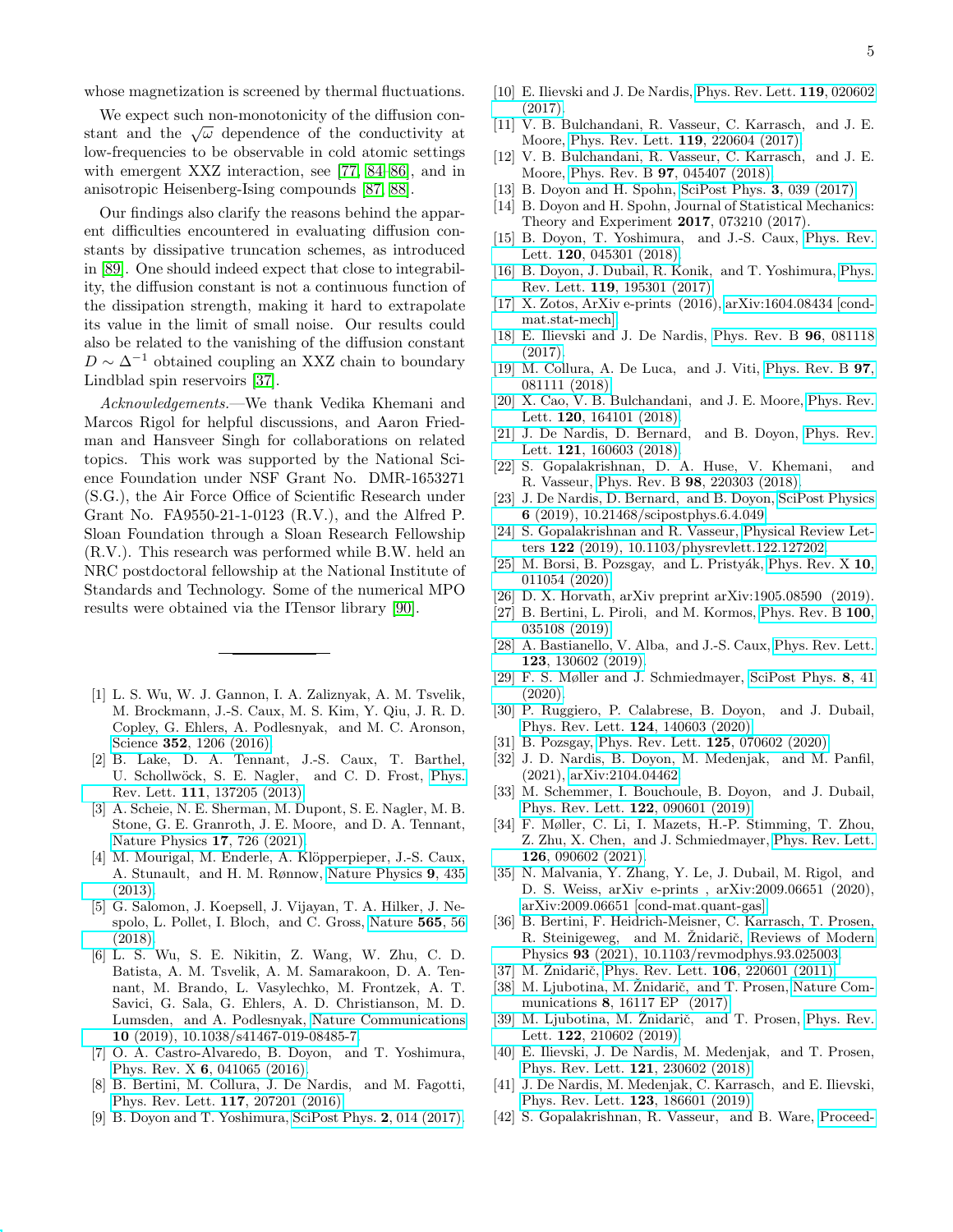[ings of the National Academy of Sciences](http://dx.doi.org/10.1073/pnas.1906914116) 116, 16250 [\(2019\).](http://dx.doi.org/10.1073/pnas.1906914116)

- [43] V. B. Bulchandani, Phys. Rev. B **101**[, 041411 \(2020\).](http://dx.doi.org/10.1103/PhysRevB.101.041411)
- [44] J. De Nardis, M. Medenjak, C. Karrasch, and E. Ilievski, [Phys. Rev. Lett.](http://dx.doi.org/10.1103/PhysRevLett.124.210605) 124, 210605 (2020).
- [45] U. Agrawal, S. Gopalakrishnan, R. Vasseur, and B. Ware, Phys. Rev. B 101[, 224415 \(2020\).](http://dx.doi.org/10.1103/PhysRevB.101.224415)
- [46] M. Dupont and J. E. Moore, [Phys. Rev. B](http://dx.doi.org/10.1103/PhysRevB.101.121106) 101, 121106  $(2020)$
- [47] V. B. Bulchandani, S. Gopalakrishnan, and E. Ilievski, [Journal of Statistical Mechanics: Theory and Experi-](http://dx.doi.org/10.1088/1742-5468/ac12c7)ment 2021[, 084001 \(2021\).](http://dx.doi.org/10.1088/1742-5468/ac12c7)
- [48] M. Fava, B. Ware, S. Gopalakrishnan, R. Vasseur, and S. A. Parameswaran, Phys. Rev. B 102[, 115121 \(2020\).](http://dx.doi.org/10.1103/PhysRevB.102.115121)
- [49] J. De Nardis, S. Gopalakrishnan, E. Ilievski, and R. Vasseur, [Phys. Rev. Lett.](http://dx.doi.org/10.1103/PhysRevLett.125.070601) 125, 070601 (2020).
- [50] E. Ilievski, J. D. Nardis, S. Gopalakrishnan, R. Vasseur, and B. Ware, [Physical Review X](http://dx.doi.org/10.1103/physrevx.11.031023) 11 [\(2021\), 10.1103/physrevx.11.031023.](http://dx.doi.org/10.1103/physrevx.11.031023)
- <span id="page-5-0"></span>[51] J. De Nardis, S. Gopalakrishnan, R. Vasseur, and B. Ware, [Phys. Rev. Lett.](http://dx.doi.org/10.1103/PhysRevLett.127.057201) 127, 057201 (2021).
- <span id="page-5-1"></span>[52] D. Wei, A. Rubio-Abadal, B. Ye, F. Machado, J. Kemp, K. Srakaew, S. Hollerith, J. Rui, S. Gopalakrishnan, N. Y. Yao, I. Bloch, and J. Zeiher, (2021), [arXiv:2107.00038.](http://arxiv.org/abs/arXiv:2107.00038)
- <span id="page-5-2"></span>[53] A. J. Friedman, S. Gopalakrishnan, and R. Vasseur, Physical Review B 101 [\(2020\), 10.1103/phys](http://dx.doi.org/10.1103/physrevb.101.180302)[revb.101.180302.](http://dx.doi.org/10.1103/physrevb.101.180302)
- <span id="page-5-4"></span>[54] J. Durnin, M. J. Bhaseen, and B. Doyon, arXiv e-prints , arXiv:2004.11030 (2020), [arXiv:2004.11030](http://arxiv.org/abs/2004.11030) [\[cond-mat.stat-mech\].](http://arxiv.org/abs/2004.11030)
- [55] A. Bastianello, J. De Nardis, and A. De Luca, [Phys.](http://dx.doi.org/10.1103/PhysRevB.102.161110) Rev. B 102[, 161110 \(2020\).](http://dx.doi.org/10.1103/PhysRevB.102.161110)
- <span id="page-5-5"></span>[56] A. Bastianello, A. D. Luca, B. Doyon, and J. D. Nardis, [Physical Review Letters](http://dx.doi.org/10.1103/physrevlett.125.240604) 125 (2020), 10.1103/phys[revlett.125.240604.](http://dx.doi.org/10.1103/physrevlett.125.240604)
- <span id="page-5-3"></span>[57] A. Bastianello, A. D. Luca, and R. Vasseur, (2021), [arXiv:2103.11997.](http://arxiv.org/abs/arXiv:2103.11997)
- [58] B. Bertini, F. H. L. Essler, S. Groha, and N. J. Robinson, [Phys. Rev. Lett.](http://dx.doi.org/10.1103/PhysRevLett.115.180601) 115, 180601 (2015).
- [59] Y. Huang, C. Karrasch, and J. E. Moore, [Phys. Rev. B](http://dx.doi.org/10.1103/PhysRevB.88.115126) 88[, 115126 \(2013\).](http://dx.doi.org/10.1103/PhysRevB.88.115126)
- [60] B. Bertini, F. H. L. Essler, S. Groha, and N. J. Robinson, Phys. Rev. B 94[, 245117 \(2016\).](http://dx.doi.org/10.1103/PhysRevB.94.245117)
- [61] Y. Tang, W. Kao, K.-Y. Li, S. Seo, K. Mallayya, M. Rigol, S. Gopalakrishnan, and B. L. Lev, [Phys. Rev.](http://dx.doi.org/10.1103/PhysRevX.8.021030) X 8[, 021030 \(2018\).](http://dx.doi.org/10.1103/PhysRevX.8.021030)
- [62] K. Mallayya, M. Rigol, and W. De Roeck, [Phys. Rev. X](http://dx.doi.org/10.1103/PhysRevX.9.021027) 9[, 021027 \(2019\).](http://dx.doi.org/10.1103/PhysRevX.9.021027)
- [63] J. Lopez-Piqueres, B. Ware, S. Gopalakrishnan, and R. Vasseur, Phys. Rev. B 103[, L060302 \(2021\).](http://dx.doi.org/10.1103/PhysRevB.103.L060302)
- [64] M. Žnidarič, [Phys. Rev. Lett.](http://dx.doi.org/10.1103/PhysRevLett.125.180605) **125**, 180605 (2020).
- [65] T. LeBlond, D. Sels, A. Polkovnikov, and M. Rigol, arXiv e-prints , arXiv:2012.07849 (2020), [arXiv:2012.07849 \[cond-mat.stat-mech\].](http://arxiv.org/abs/2012.07849)
- <span id="page-5-6"></span>[66] M. Znidaric, arXiv e-prints , arXiv:2109.08390 (2021), [arXiv:2109.08390 \[cond-mat.str-el\].](http://arxiv.org/abs/2109.08390)
- <span id="page-5-7"></span>[67] L. Landau, E. Lifshitz, and L. Pitaevskij, Course of theoretical physics. vol. 10: Physical kinetics (Oxford, 1981).
- <span id="page-5-8"></span>[68] See Online Supplementary Information.
- <span id="page-5-9"></span>[69] L. Zadnik and M. Fagotti, [SciPost Phys. Core](http://dx.doi.org/10.21468/SciPostPhysCore.4.2.010) 4, 10 [\(2021\).](http://dx.doi.org/10.21468/SciPostPhysCore.4.2.010)
- [70] L. Zadnik, K. Bidzhiev, and M. Fagotti, arXiv preprint arXiv:2011.01159 (2021).
- <span id="page-5-12"></span>[71] B. Pozsgay, T. Gombor, A. Hutsalyuk, Y. Jiang, L. Pristyák, and E. Vernier, arXiv preprint arXiv:2105.02252 (2021).
- <span id="page-5-10"></span>[72] K. Bidzhiev, M. Fagotti, and L. Zadnik, arXiv preprint arXiv:2108.03230 (2021).
- <span id="page-5-11"></span>[73] J. Feldmeier, F. Pollmann, and M. Knap, [Phys. Rev. B](http://dx.doi.org/10.1103/PhysRevB.103.094303) 103[, 094303 \(2021\).](http://dx.doi.org/10.1103/PhysRevB.103.094303)
- <span id="page-5-13"></span>[74] Z.-C. Yang, F. Liu, A. V. Gorshkov, and T. Iadecola, [Phys. Rev. Lett.](http://dx.doi.org/ 10.1103/PhysRevLett.124.207602) 124, 207602 (2020).
- <span id="page-5-16"></span>[75] J. Feldmeier, P. Sala, G. De Tomasi, F. Pollmann, and M. Knap, [Phys. Rev. Lett.](http://dx.doi.org/ 10.1103/PhysRevLett.125.245303) 125, 245303 (2020).
- [76] B. Pozsgay, arXiv e-prints , arXiv:2106.00696 (2021), [arXiv:2106.00696 \[cond-mat.stat-mech\].](http://arxiv.org/abs/2106.00696)
- <span id="page-5-20"></span>[77] A. Bastianello, U. Borla, and S. Moroz, arXiv e-prints , arXiv:2108.04845 (2021), [arXiv:2108.04845](http://arxiv.org/abs/2108.04845) [\[cond-mat.str-el\].](http://arxiv.org/abs/2108.04845)
- <span id="page-5-14"></span>[78] H. Singh, B. Ware, R. Vasseur, and A. J. Friedman, arXiv e-prints , arXiv:2108.02205 (2021), [arXiv:2108.02205 \[cond-mat.stat-mech\].](http://arxiv.org/abs/2108.02205)
- <span id="page-5-15"></span>[79] D. Abanin, W. De Roeck, W. W. Ho, and F. Huveneers, [Communications in Mathematical Physics](http://dx.doi.org/ 10.1007/s00220-017-2930-x) 354, [809 \(2017\).](http://dx.doi.org/ 10.1007/s00220-017-2930-x)
- <span id="page-5-17"></span>[80] E. Guardado-Sanchez, A. Morningstar, B. M. Spar, P. T. Brown, D. A. Huse, and W. S. Bakr, [Phys. Rev. X](http://dx.doi.org/10.1103/PhysRevX.10.011042) 10, [011042 \(2020\).](http://dx.doi.org/10.1103/PhysRevX.10.011042)
- [81] J. Iaconis, S. Vijay, and R. Nandkishore, [Phys. Rev. B](http://dx.doi.org/10.1103/PhysRevB.100.214301) 100[, 214301 \(2019\).](http://dx.doi.org/10.1103/PhysRevB.100.214301)
- <span id="page-5-18"></span>[82] A. Gromov, A. Lucas, and R. M. Nandkishore, [Phys.](http://dx.doi.org/10.1103/PhysRevResearch.2.033124) Rev. Research 2[, 033124 \(2020\).](http://dx.doi.org/10.1103/PhysRevResearch.2.033124)
- <span id="page-5-19"></span>[83] U. Schollwoeck, [Annals of Physics](http://dx.doi.org/ http://dx.doi.org/10.1016/j.aop.2010.09.012) 326, 96 (2011), january 2011 Special Issue.
- <span id="page-5-21"></span>[84] P. N. Jepsen, J. Amato-Grill, I. Dimitrova, W. W. Ho, E. Demler, and W. Ketterle, Nature 588[, 403 \(2020\).](http://dx.doi.org/ 10.1038/s41586-020-3033-y)
- [85] S. Geier, N. Thaicharoen, C. Hainaut, T. Franz, A. Salzinger, A. Tebben, D. Grimshandl, G. Zürn, and M. Weidemüller, "Floquet hamiltonian engineering of an isolated many-body spin system," (2021), [arXiv:2105.01597.](http://arxiv.org/abs/arXiv:2105.01597)
- <span id="page-5-22"></span>[86] P. Scholl, H. J. Williams, G. Bornet, F. Wallner, D. Barredo, T. Lahaye, A. Browaeys, L. Henriet, A. Signoles, C. Hainaut, T. Franz, S. Geier, A. Tebben, A. Salzinger, G. Zürn, and M. Weidemüller, "Microwaveengineering of programmable xxz hamiltonians in arrays of rydberg atoms," (2021), [arXiv:2107.14459.](http://arxiv.org/abs/arXiv:2107.14459)
- <span id="page-5-23"></span>[87] Z. Wang, M. Schmidt, A. Loidl, J. Wu, H. Zou, W. Yang, C. Dong, Y. Kohama, K. Kindo, D. I. Gorbunov, S. Niesen, O. Breunig, J. Engelmayer, and T. Lorenz, [Phys. Rev. Lett.](http://dx.doi.org/ 10.1103/PhysRevLett.123.067202) 123, 067202 (2019).
- <span id="page-5-24"></span>[88] M. Rams, A. Jochim, M. Böhme, T. Lohmiller, M. Ceglarska, M. M. Rams, A. Schnegg, W. Plass, and C. Näther, [Chemistry – A European Journal](http://dx.doi.org/10.1002/chem.201903924)  $26$ , 2837  $(2020)$ .
- <span id="page-5-25"></span>[89] T. Rakovszky, C. W. von Keyserlingk, and F. Pollmann, (2020), [arXiv:2004.05177.](http://arxiv.org/abs/arXiv:2004.05177)
- <span id="page-5-26"></span>[90] ITensor Library (version 2.1) http://itensor.org.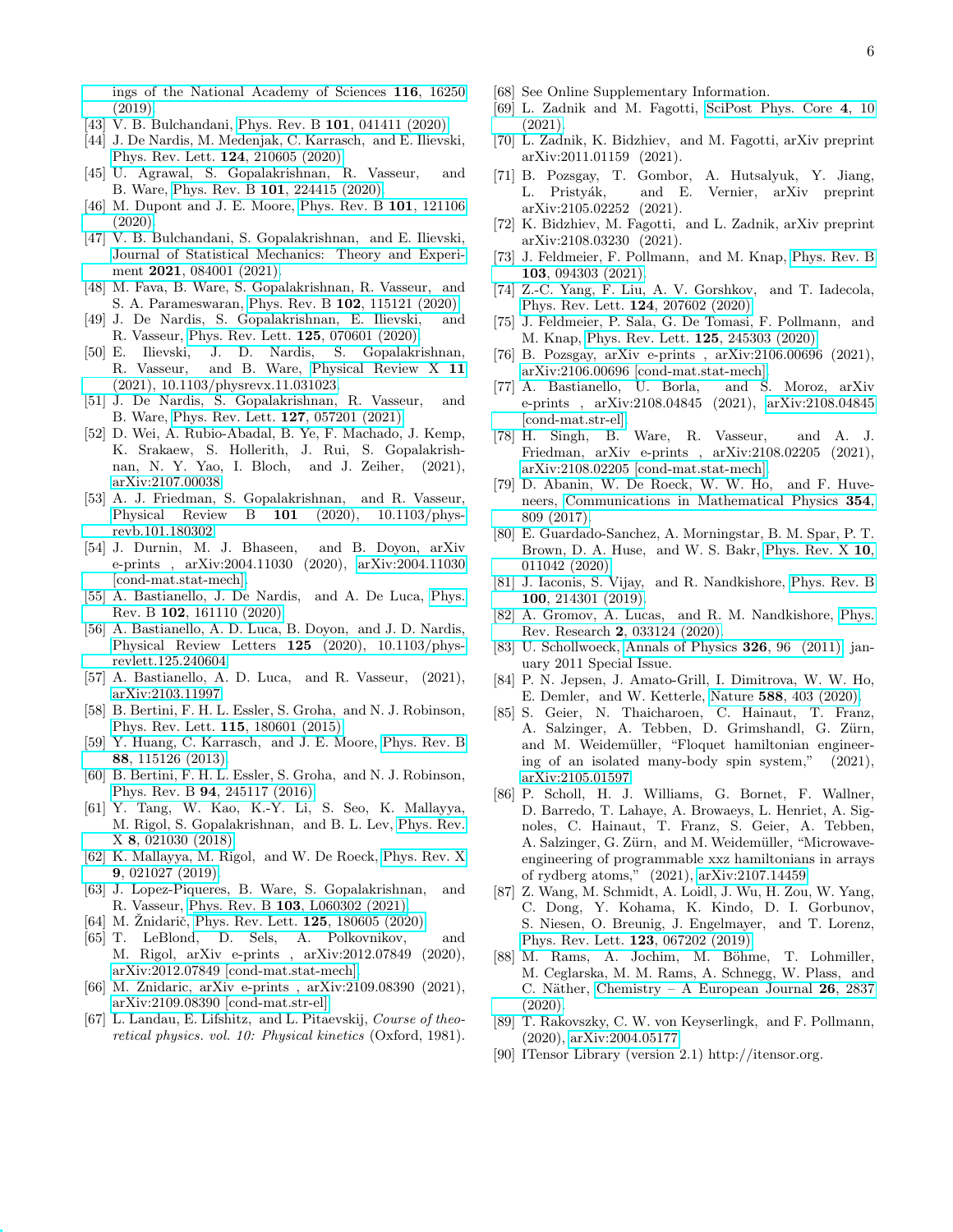# Supplemental material for "Subdiffusive hydrodynamics of nearly integrable anisotropic spin chains"

Jacopo De Nardis,<sup>1</sup> Sarang Gopalakrishnan,<sup>2</sup> Romain Vasseur,<sup>3</sup> and Brayden Ware<sup>4,5</sup>

 $1$ Laboratoire de Physique Théorique et Modélisation, CNRS UMR 8089,

CY Cergy Paris Université, 95302 Cergy-Pontoise Cedex, France

 $^{2}$ Department of Physics, The Pennsylvania State University, University Park, PA 16802, USA

 $3$ Department of Physics, University of Massachusetts, Amherst, MA 01003, USA

4 Joint Quantum Institute, NIST/University of Maryland, College Park, Maryland 20742, USA

5 Joint Center for Quantum Information and Computer Science,

NIST/University of Maryland, College Park, Maryland 20742, USA

(Dated: October 15, 2021)

#### I. STOCHASTIC KINEMATICALLY CONSTRAINED MODEL WITH DOMAIN WALL NUMBER **CONSERVATION**

In this section, we consider a stochastic kinetically constrained model, where the total number of domain walls is strictly conserved, and the only allowed spin moves are those that respect this conservation law in addition to charge conservation. The discrete time evolution can be constructed from a brick-wall pattern of non-unitary gates that implement all possible transitions allowed by symmetries with equal probability.

For interactions acting on  $M = 4$  sites, the allowed moves are flip-flop spin flips between sites j and  $j + 1$  if the spins on sites  $j - 1$  and  $j + 2$  are aligned. Similar constraints have been considered in Refs. 1–6, and this model was studied in detail in Ref. 7. The allowed moves constrain the motion of the domain walls themselves, so that isolated domain walls are frozen, but adjacent pairs of domain walls (corresponding to isolated magnons in some background) can hop. In that case, the number of magnons (and more generally the string number) is conserved by the evolution. This corresponds to a form of intermediate integrability breaking where the string number is conserved, but magnons move diffusively (while larger strings are frozen). This is the case relevant to integrability-breaking in the XXZ spin chain discussed in the main text, and this model was shown to have subdiffusive spin dynamics with  $z = 4$  in Ref. 7.

However, subdiffusion does not follow from charge and domain wall conservation alone. To illustrate this point, we classically simulated the stochastic kinetically constrained models with all possible charge and domain wall conserving transitions within an interaction radius of  $M = 4, 5$ , and 6 sites. For each model, we computed the average spin structure factor by averaging over  $7 \times 10^6$  realizations of the dynamics. As noted in the main text, for  $M > 4$ , the allowed spin moves do not conserve magnon number: for example, they connect the configurations  $\dots \downarrow \downarrow \uparrow \uparrow \uparrow \downarrow \downarrow \uparrow \dots$ and . . . ↓↓↑↑↓↓↑↑↓ . . ., turning two 2-strings into a magnon and a 3-string and vice versa while conserving both charge



FIG. 1: Classical kinetically constrained models. Structure factor  $\mathcal{C}(x,t) = \langle \sigma^z(x,t) \sigma^z(0,0) \rangle$  in a stochastic model with charge and domain wall conservation, with local interactions (non-unitary "gates") acting on M sites. For  $M = 4$ , which is the case relevant to the XXZ spin chain with broken integrability, the magnon number is conserved and we find subdiffusive transport with  $z = 4$  (left). For higher-range interactions, the magnon number is not conserved, and we find ordinary diffusion  $z = 2$ , indicating that domain wall conservation is not enough for subdiffusion to occur.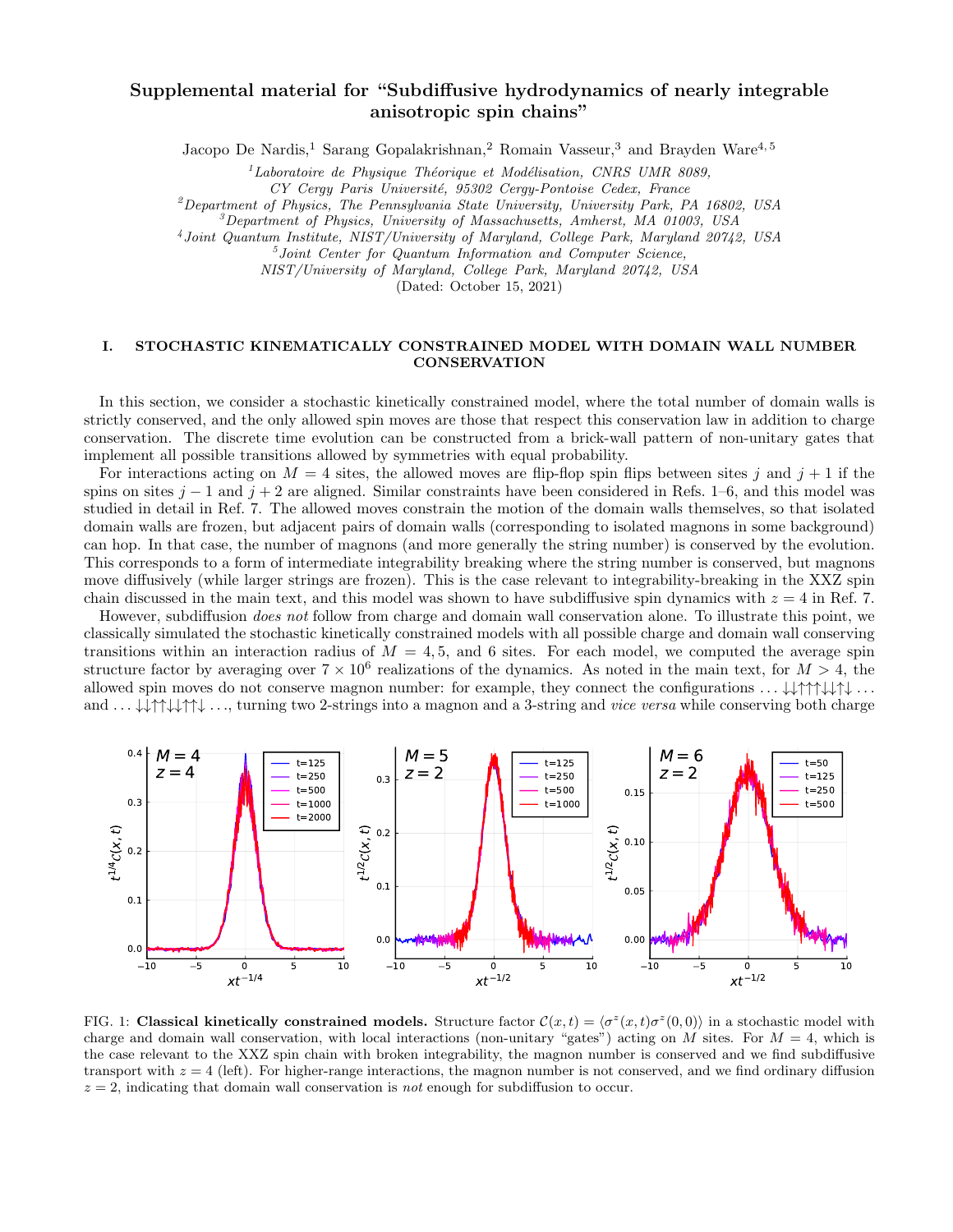and domain wall number. This breaks integrability strongly, and in that case, our numerical results (Fig. 1) indicate vanilla diffusion with dynamical exponent  $z = 2$ .

#### II. SPIN TRANSPORT IN THE NOISY XX CHAIN: BOLTZMANN APPROACH

In the main text, we focused on the fate of integrability breaking perturbations on spin transport in the non-trivial case where the integrable limit shows spin diffusion. In the more generic case where spin transport is ballistic in the integrable limit, the effect of integrability breaking perturbations is a lot simpler: the Drude weight is broadened into a generalized Lorentzian by the perturbation. To illustrate this, we will work out the case of the XX quantum spin chain subject to noise, and refer the reader to the recent references 8–11 for generalizations to interacting cases. We focus on XX spin chain, which can be mapped onto free fermions with dispersion relation  $\epsilon_k = -\cos k$ , subject to dephasing noise coupling to  $S_i^z = c_i^{\dagger} c_i - 1/2$ . We consider spatially correlated noise, characterized by a function  $G(x)$ , but uncorrelated in time. The Boltzmann equation reads

$$
\partial_t n_k + v_k \partial_x n_k = I_k[n] = \gamma \int_{-\pi}^{\pi} \frac{dk'}{2\pi} \hat{G}(k - k') (n_{k'}(1 - n_k) - n_k(1 - n_{k'})), \tag{1}
$$

where  $\hat{G}$  is the Fourier transform of G. In the following, it will be convenient to introduce the decay matrix

$$
\Gamma_{kk'} = -2\pi \frac{\delta I_k}{\delta n_{k'}} = -\gamma \hat{G}(k - k') + \delta(k - k')\gamma \int_{-\pi}^{\pi} dq \hat{G}(q) = -\gamma \left(\hat{G} - \hat{\delta} \int \hat{G}\right)_{k, k'}.
$$
\n(2)

This is a Markov matrix, and we have  $\int \frac{dk'}{2\pi} \Gamma_{kk'} = 0$ , corresponding to an eigenvalue 0 (zero mode) for this matrix which is associated with particle number conservation. The spin conductivity can then be computed using the Kubo formula

$$
\sigma = \beta \int_0^\infty dt \int \frac{dk}{2\pi} \frac{dk'}{2\pi} v_k v_{k'} \int dx \langle \delta n_k(x, t) \delta n_{k'}(0, 0) \rangle.
$$
 (3)



FIG. 2: Time-dependent diffusion in the noisy XX spin chain. We plot the diffusion constant  $D(t)$  for evolution in the presence of correlated dephasing noise of strength  $\gamma$  and with correlation length  $\xi$  for a number of  $\gamma$  and  $\xi$ . The saturated value of  $\gamma D(t)/\xi$  from numerically integrating Eq. 4 depends only on  $\xi$  and is shown by the dotted lines. (These values approach 1/2 as  $\xi \to \infty$ .) In all cases, the TEBD data shows saturation to the predicted values.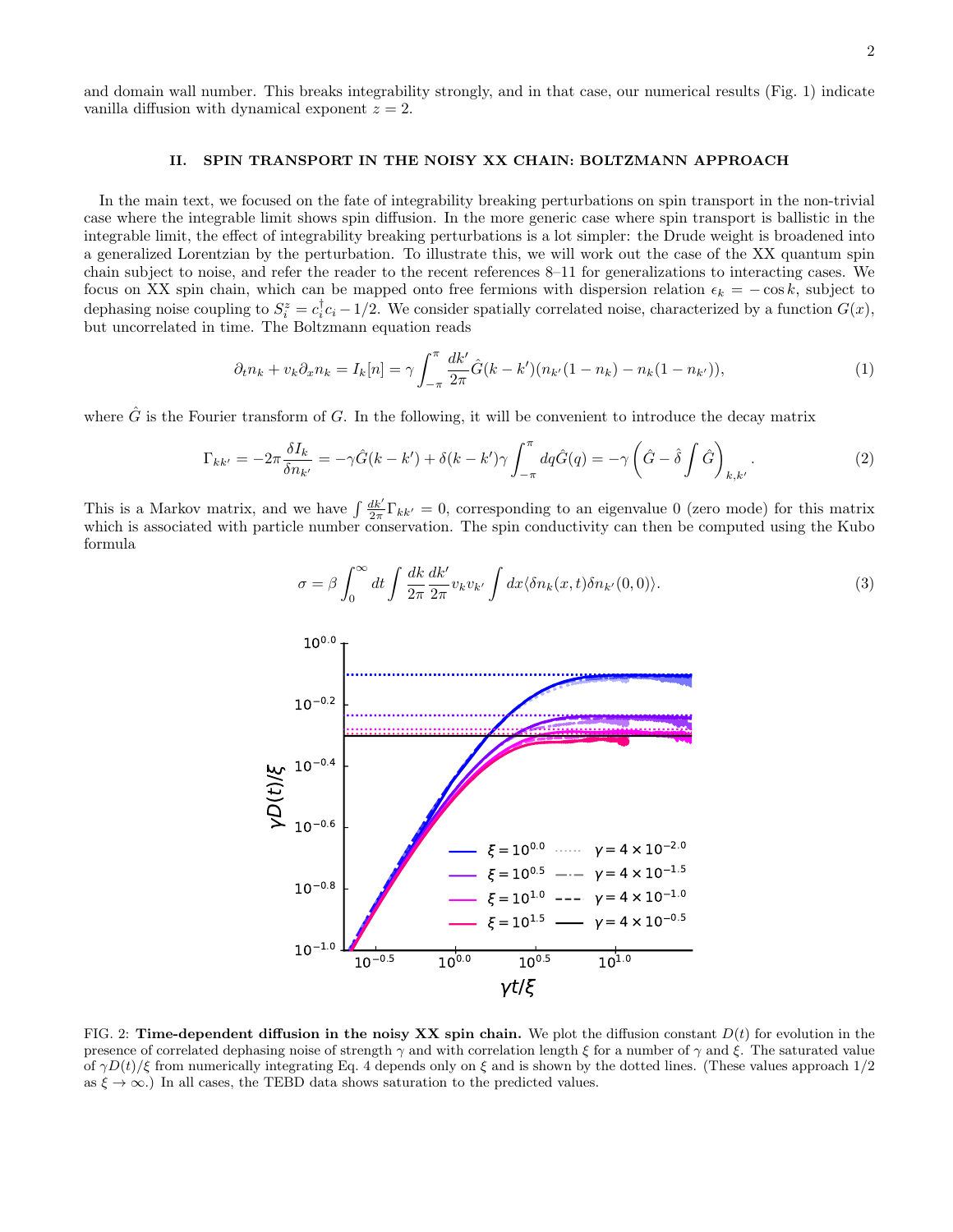where  $v_k = \sin k, \langle \delta n_k(x, t) \delta n_{k'}(0, 0) \rangle = \int \frac{dk''}{2\pi}$  $\left[e^{-\hat{\Gamma}t}\right]$  $kk^{\prime\prime}$  $\int dx \langle \delta n_{k^{\prime\prime}}(x,0)\delta n_{k^{\prime}}(0,0)\rangle$ , with the initial (thermal) Fermi factor fluctuations:  $\int dx \langle \delta n_{k'}(x,0) \delta n_{k'}(0,0) \rangle = 2\pi n_{k'}(1 - n_{k'}) \delta(k'-k'')$ . This yields

$$
\sigma = \frac{\beta}{4} \int_{-\pi}^{\pi} \frac{dkdk'}{(2\pi)^2} \sin k \sin k' \Gamma_{kk'}^{-1},\tag{4}
$$

where we have used  $n_k = 1/2$  at infinite temperature. The conductivity is related to the spin diffusion constant D by the Einstein relation  $\sigma = \chi D$  with  $\chi = \beta/4$  the spin susceptibility.

We consider noise spatially correlated over a length  $\xi$ , with  $G(x) = e^{-|x|/\xi}$  so that  $\hat{G}(k) = \frac{2\xi}{1+\xi^2k^2}$ . To compute the diffusion constant, we need the (pseudo)inverse  $(2\pi\gamma\hat{\delta} - \gamma\hat{G})_{i,k}^{-1}$ where we have used  $\int \hat{G} = 2\pi$ , where the inverse is defined by  $\int \frac{dk'}{2\pi} \Gamma_{k,k'} \Gamma_{k',k''}^{-1} = 2\pi \delta(k-k'')$  with  $\hat{\Gamma} = \gamma \left(2\pi \hat{\delta} - \hat{G}\right)$ . This inverse can be computed by going to real space  $\Gamma^{-1}(x) = \frac{1}{\gamma(1-G(x))}$ . Going back to k-space and considering the limit of smooth noise  $(\xi \gg 1)$  yields

$$
\Gamma^{-1}(k) \sim \frac{\xi}{\gamma} \sum_{n=1}^{\infty} \frac{2\cos kn}{n} = -\frac{\xi}{\gamma} \log \left[ 2\left(1 - \cos k\right) \right].\tag{5}
$$

In this limit, the integral in Eq. 4 can be computed exactly, resulting in a diffusion constant  $D = \frac{\xi}{2\gamma}$ . For general  $\xi$ , the integral can be done numerically. As shown in Fig. 2, the resulting diffusion constant exactly matches the saturated value of  $D(t)$  computed from the variance of the structure factor in TEBD calculations. In contrast with the case studied in the main text, the diffusion constant depends on the noise strength  $\gamma$ , and has a simple interpretation as the broadened Drude weight of the integrable case.

### III. NUMERICAL DATA FOR THE LOW-FREQUENCY CONDUCTIVITY  $\sigma(\omega)$



FIG. 3: Low-frequency spin conductivity in the noisy XXZ chain. Plot of  $\sigma(\omega)$  obtained from MPO simulations at  $\Delta = 8$  and for various values of the noise strengths  $\gamma$ . The dashed line corresponds to the predicted intermediate subdiffusive behavior  $\sim \omega^{1/2}$ . Note that spectral weights is also redistributed by the noise at higher frequencies, not shown in this plot.

In the main text, we presented numerical plots of the time-dependent diffusion constant  $D(t)$ , obtained from the spatial variance of the spin structure factor. For completeness, we also show in Fig. 3 the low-frequency conductivity